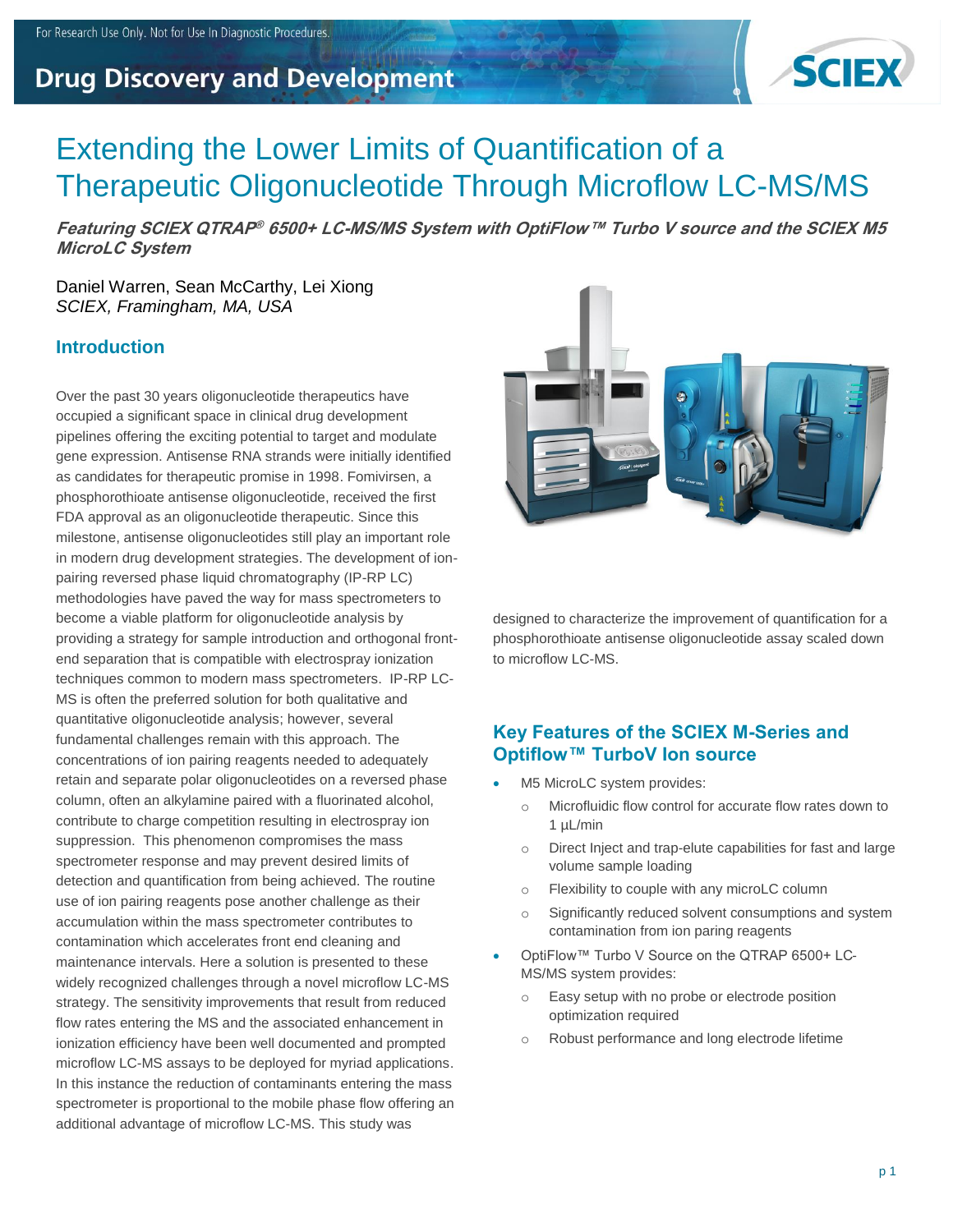

#### **Materials and Methods**

*Samples and Reagents:* All materials were purchased from Sigma Aldrich including HFIP (≥99.8%), DIEA (99.5%), Acetonitrile, Ethylenediaminetetraacetic acid (EDTA) and a custom oligonucleotide standard designed to be structurally equivalent to fomivirsen. Fomivirsen is a synthetic antisense oligonucleotide comprising of 21 bases (5'- G\*C\*G\*T\*T\*T\*G\*C\*T\*C\*T\*T\*C\*T\*T\*C\*T\*T\*G\*C\*G-3') linked by phosphorothioate bonds. Despite its molar mass of 6,682.4 g/mol, fomivirsen can be detected within a mass/charge range suitable for quadrupole analysis as a multicharged species in negative mode electrospray ionization (ESI).

*Chromatography:* A mobile phase system of 1,1,1,3,3,3 hexafluoroisopropanol (HFIP) and N,N-Diisopropylethylamine (DIEA) was chosen to achieve adequate chromatographic retention and resolution when paired with a reversed phase C18 column. These mobile phases are also favored due to compatibility and enhanced ionization efficiency when coupled to MS. The formation of alkali metal adducts are an intrinsic challenge with an LC-MS oligonucleotide analysis as the negatively charged phosphodiester backbone electrostatically attracts positively charged alkali metal salt cations often ubiquitous to HPLC systems and columns. The formation of alkali metal adducts, most commonly but not exclusively Na+ and K+ cations, distribute the peak area across an envelope of adduct peaks compromising the targeted oligonucleotide peak intensity. The extent of passivation and materials present in the HPLC system are significant contributors to alkali metal adduct ratios and may bias a performance comparison between two unique HPLC systems, adduct formation was assessed for both conventional flow and microflow systems to ensure less than 10% adduct formation for both flow regimes. Both conventional 2.1mm ID and microbore 0.3 mm ID columns were purchased from Phenomenex, the stationary phases selected primarily on pH and temperature stability. A set of calibrators was prepared from 0.5 - 1000 ng/mL in a solution of 100µM EDTA in mobile phase A. An oligonucleotide internal standard was added to each calibrator at a concentration of 500 ng/mL.

**Table 1. MS Conditions Common to Both Analysis.**

| <b>Name</b>                  | Q <sub>1</sub> | O <sub>3</sub> | <b>DP</b> | <b>CE</b> | <b>CXP</b> | ЕP    |
|------------------------------|----------------|----------------|-----------|-----------|------------|-------|
| Fomivirsen [M-10H] -10 MRM-1 | 667            | 319            | -80       | -35       | $-12$      | $-10$ |
| Fomivirsen [M-10H] -10 MRM-2 | 667            | 304            | -80       | -45       | $-12$      | $-10$ |
| Fomivirsen [M-9H] -9 MRM-1   | 741            | 319            | -80       | -40       | $-12$      | $-10$ |
| Fomivirsen [M-9H] -9 MRM-2   | 741            | 344            | -80       | $-40$     | $-12$      | $-10$ |
| Fomivirsen [M-8H] -8 MRM-1   | 834            | 319            | -80       | -45       | $-12$      | $-10$ |
| Fomivirsen [M-8H] -8 MRM-2   | 834            | 649            | -80       | -35       | $-12$      | -10   |

*LC-MS Conditions for Comparative Analysis:* To identify the sensitivity difference between the LC-MS and microflow LC-MS analysis, each sample was analyzed in triplicate on the same QTRAP 6500+ LC-MS/MS system without modification to the instrument parameter settings.

As the observed charge state for oligonucleotides may be influenced by the reversed phase (RP-IP) mobile phase system and LC-MS conditions, charge state characterization and MRM method development were performed by injecting standards on column rather than a more conventional infusion approach. Low molecular weight fragment ions (< 200 Da m/z) such as phosphate ions were not selected during MRM method development due to poor specificity despite often offering superior intensity. The MRM parameters described in Table 1 were kept consistent between the two methodologies while Tables 2 and 3 contain the source and liquid chromatography settings that were optimized for each specific hardware configuration and flow rate. First, the mass spectrometer was coupled to an Exion™ UHPLC system and Ion Drive Turbo V™ ion source to benchmark the LC-MS performance then outfitted with a SCIEX M-series µUHPLC system and an OptiFlow™ Turbo V Source with a 25 μm SteadySpray™ probe and electrode for microflow LC-MS analysis. To attain a consistent linear velocity between the two experiments, the flow rate used for the microflow was simply scaled proportionately to the reduced column volume, the flow profile was slightly adjusted to account for the unique C18 stationary phases.

## **Assessment of Chromatographic Performance**

Chromatographic resolution and peak shape play a critical role in the performance of any quantitative LC-MS assay. Peak symmetry and width are important factors that contribute to analyte signal to noise (S/N) and therefore influence the sensitivity and lower limits of quantification (LLOQ) of an assay. To properly evaluate the improved ionization efficiency at low microliter flow rates, it was essential to design microflow methodology with comparable chromatography to that of common conventional flow UHPLC results. In the absence of an LC system designed specifically for microflow separations, excessive dead volume and extra column peak band broadening frequently results in decreased throughput and poor peak shapes which prevent the benefits of microflow LC-MS from being realized. The low dead volume and precise solvent delivery of the SCIEX M-series system permitted throughput and chromatographic resolution to be equivalent to that typical of LC-MS result performed above 200 µL/minute (Figures 1 and 2).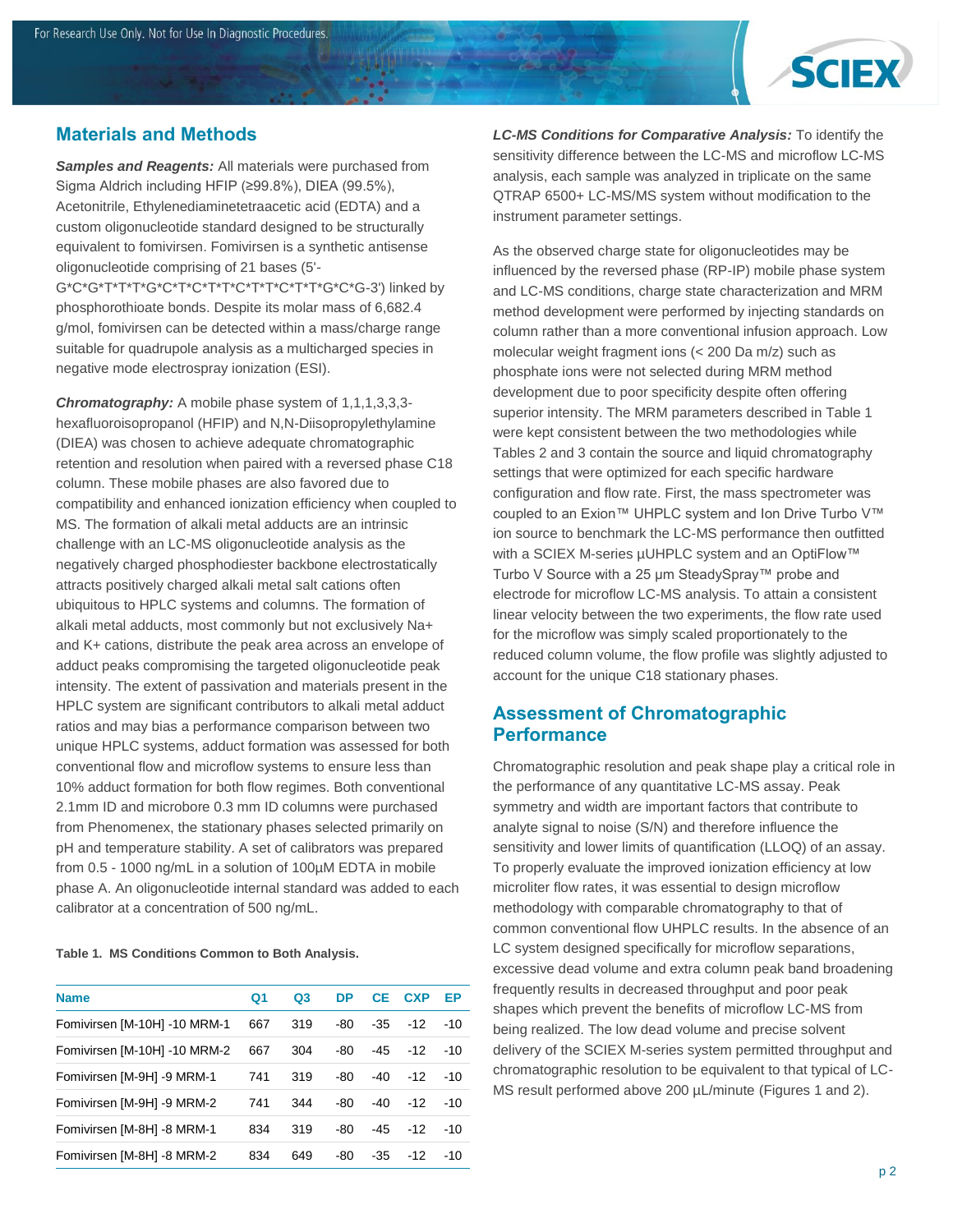

**Table 2. Conventional LC-MS Method Parameters.**

| <b>Source/Gas</b><br><b>Parameter</b> | <b>Value</b>                                                           | Source/Gas<br><b>Parameter</b> | <b>Value</b> |  |
|---------------------------------------|------------------------------------------------------------------------|--------------------------------|--------------|--|
| Curtain gas:                          | 30                                                                     | CAD gas:                       | High         |  |
| lon source gas 1:                     | 70                                                                     | lon spray voltage:             | -4500        |  |
| lon source gas 2:                     | 70                                                                     | Source temperature:            | <i>500</i>   |  |
| <b>Parameter</b>                      | <b>Value</b>                                                           |                                |              |  |
| Stationary phase                      | Phenomenex Clarity® Oligo-MS<br>50 x 2.1 mm; 2.6µm particle; 100Å pore |                                |              |  |
| Mobile phase A                        | 15mM DIEA 100mM HFIP in water                                          |                                |              |  |
| Mobile phase B                        | 15mM DIEA 100mM HFIP in 50%<br>methanol                                |                                |              |  |
| Flow rate                             | 300 µL/min (3.6 mm/sec linear velocity)                                |                                |              |  |
| Column temperature                    | 60°                                                                    |                                |              |  |
| Injection volume                      | 5 μL                                                                   |                                |              |  |

| <b>Time</b> | <b>Flow Rate</b><br>(µL/min) | %A | %B |
|-------------|------------------------------|----|----|
| 0           | 300                          | 70 | 30 |
| 0.5         | 300                          | 70 | 30 |
| 3.5         | 300                          | 10 | 90 |
| 4.0         | 300                          | 10 | 90 |
| 4.1         | 300                          | 70 | 30 |
| 5.0         | 300                          | 70 | 30 |



**Figure 1. Example Chromatography Performance Achieved for Fomivirsen at 300 µL/minute.**

**Table 3. Microflow LC-MS Method Parameters.**

| <b>Source/Gas</b><br><b>Parameter</b> | <b>Value</b>                                                   | <b>Source/Gas</b><br><b>Parameter</b> | Value |  |
|---------------------------------------|----------------------------------------------------------------|---------------------------------------|-------|--|
| Curtain gas:                          | 25                                                             | CAD gas:                              | High  |  |
| lon source gas 1:                     | 40                                                             | lon spray voltage:                    | -4500 |  |
| lon source gas 2:                     | 40                                                             | Source temperature:                   | 350   |  |
| <b>Parameter</b>                      | <b>Value</b>                                                   |                                       |       |  |
| Stationary phase                      | Phenomenex Gemini® C18<br>50 x 0.3 mm; 3um particle; 100A pore |                                       |       |  |
| Mobile phase A                        | 15mM DIEA 100mM HFIP in water                                  |                                       |       |  |
| Mobile phase B                        | 15mM DIEA 100mM HFIP in 50%<br>methanol                        |                                       |       |  |
| Flow rate                             | 6 $\mu$ L/min (3.5 mm/sec linear velocity)                     |                                       |       |  |
| Column temperature 60°                |                                                                |                                       |       |  |
| Injection volume                      | $5 \mu L$                                                      |                                       |       |  |

| <b>Time</b> | <b>Flow Rate</b><br>(µL/min) | %A | %B |
|-------------|------------------------------|----|----|
| 0           | 6                            | 80 | 20 |
| 0.5         | 6                            | 80 | 20 |
| 3.0         | 6                            | 10 | 90 |
| 4.0         | 6                            | 10 | 90 |
| 4.1         | 6                            | 80 | 20 |
| 5.0         | 6                            | 80 | 20 |



**Figure 2. Example Chromatography Performance Achieved for Fomivirsen at 6 µL/minute.**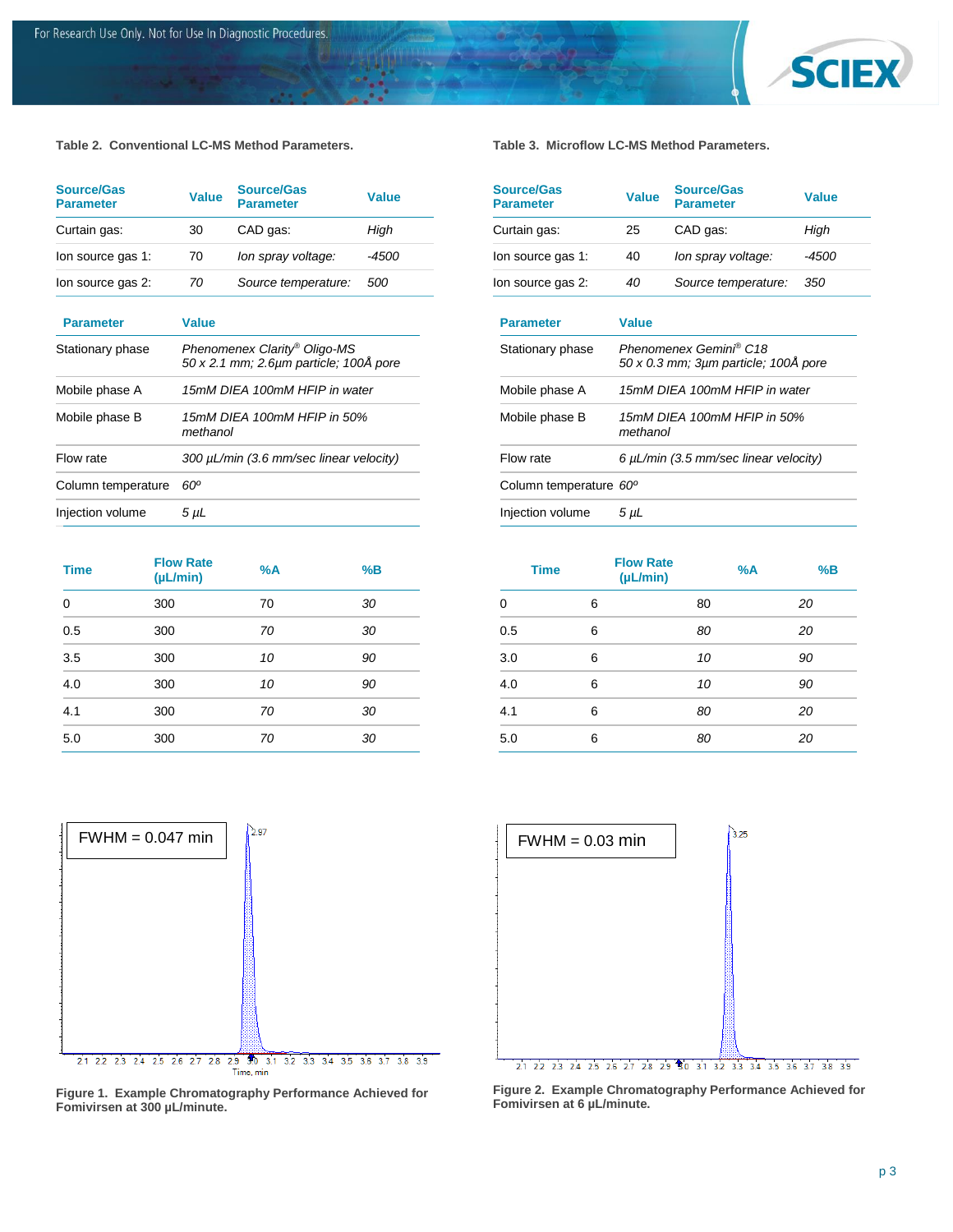

#### **Quantitation Results**

Acceptance criteria of +/-15% accuracy and CV of <15% (<20% at LLOQ) was used to assess the linear range of quantification for both LC-MS and microflow LC-MS experiments. A linear regression with 1/x weighting was applied to the peak areas for both data sets. Data processing was performed using MultiQuant Software 3.0. A linear concentration range from 5 -1000 ng/mL was achieved on the conventional LC-MS configuration with an LOD of 2 ng/mL. Figure 3 describes the LC-MS calibration curve results and provides representative LOD and LLOQ peaks.

The set of calibrators prepared from 0.5 - 1,000 ng/mL was reacquired on the QTRAP 6500+ system coupled with microLC. The presented microflow assay for fomivirsen demonstrated the significant improvement upon the LLOQ of 5 ng/mL achieved using the conventional flow LC-MS configuration. Using the same processing parameters and quantitative MRM transition, an LLOQ of 1 ng/mL was attained with an LOD of 0.5 ng/mL. The linear range of quantification from 1- 1,000 ng/mL. Figure 4 depicts the LOD and LLOQ XICs attained through microflow as well as the calibration curve results.



...<br>2. Area: 5.322e2, Height: 1.653e2, RT: 2.98 min 4.10.1319... 5. ng/mL - phosphorothioate Oligo MRM-3 (Standard) 741.0 / 319.0<br>4. Area: 1.639e2, Reight: 1.653e2, RT: 2.98 min



**Figure 3. Quantitation Results for the Conventional Flow Experiment (300 µL/min).** (Top) Calibration Curve for fomivirsen with  $r = 0.99752$  and weighting of  $1/x$ . (Bottom) Extracted ion chromatograms (XICs) of selected MRM for fomivirsen for the LOD of 2 ng/mL (left) and the LLOQ of 5 ng/mL (right).

Table 4 provides a full summary of the quantitative performance of the microflow LC-MS configuration.

To further assess the improved ionization efficiency and the associated improvements in peak area and signal to noise, Figure 5 offers a comparison of peak intensity, area, and signal to noise for the LLOQ and ULOQ achieved at conventional flow rates, 2 ng/mL and 1,000 ng/mL. Figure 6 plots a comparison of the internal standard peak area across the duration of each data sample set.





**Figure 4. Quantitation Results for the Microflow Experiment (6 µL/min).** (Top) Calibration Curve for fomivirsen with r = 0.99930 and weighting of 1/x. (Bottom) Extracted ion chromatograms (XICs) of selected MRM for fomivirsen for the LOD of 0.52 ng/mL (left) and the LLOQ of 1 ng/mL (right).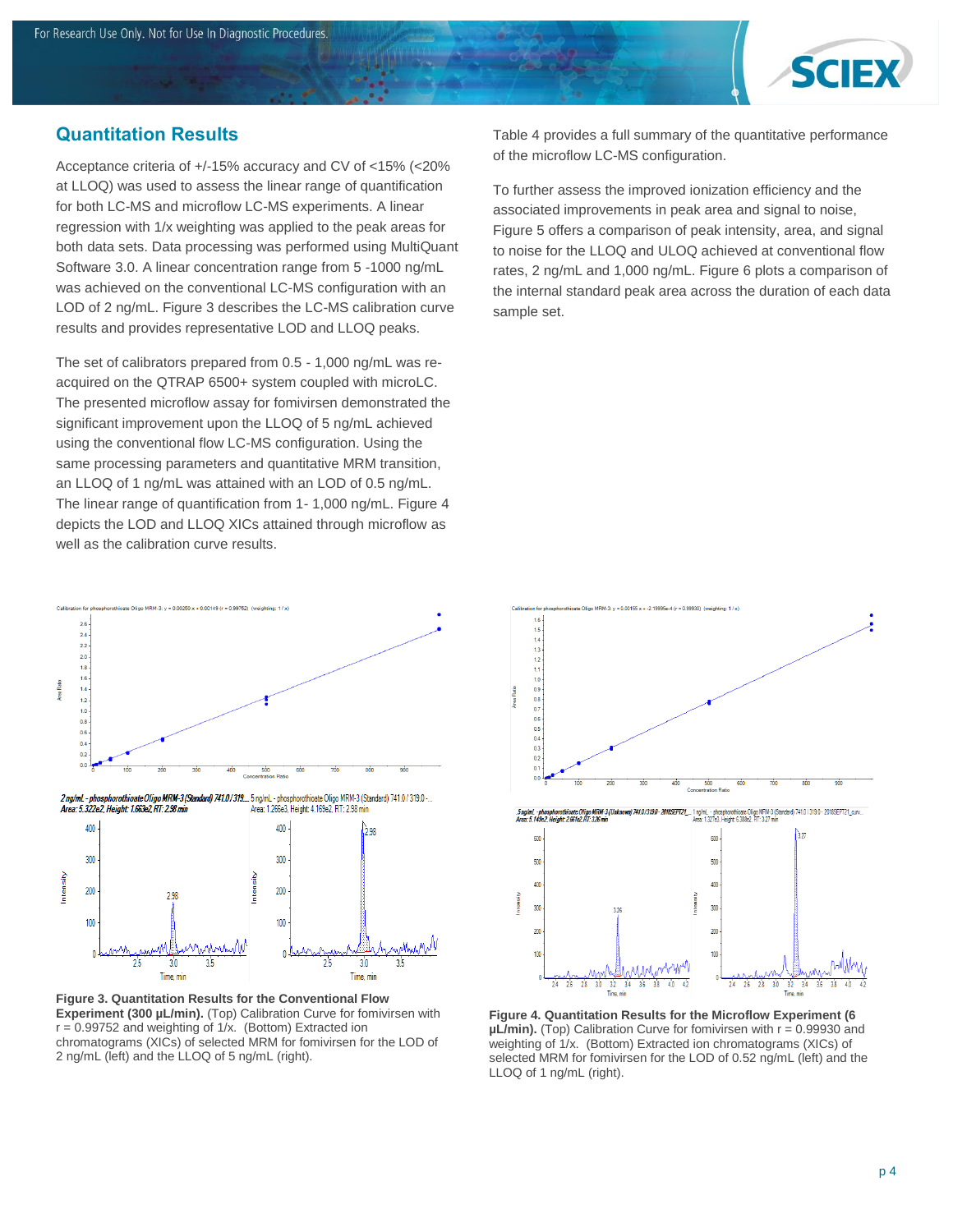

**Figure 5. Extracted Ion Chromatograms (XICs) of Selected MRM Transitions.** Data is shown for fomivirsen using conventional LC-MS (left) and microflow LC-MS (right) at 2 ng/mL (top) and 1000 ng/mL (bottom). Signal to noise calculations performed using MultiQuant software.



**Figure 6. Metric Plot of Oligonucleotide Internal Standard Peak Areas for Microflow (green) and Conventional Flow (blue) Analysis.**

**Table 4. Microflow LC-MS Calibration Curve for fomivirsen at 6 µL/minute; r = 0.99930 (weighting: 1/x).**

| <b>Actual Conc.</b><br>(ng/mL) | <b>Calculated Conc.</b><br>(ng/mL) | Accuracy (%) | <b>CV (%)</b> |
|--------------------------------|------------------------------------|--------------|---------------|
| 0.5                            | 0.62                               | 123.80       | 16.07         |
| 1                              | 1.02                               | 101.87       | 14.87         |
| 2                              | 1.92                               | 96.19        | 0.89          |
| 5                              | 4.59                               | 91.78        | 8.96          |
| 10                             | 9.06                               | 90.64        | 6.81          |
| 20                             | 20.61                              | 103.04       | 3.65          |
| 50                             | 47.96                              | 95.91        | 3.94          |
| 100                            | 98.47                              | 98.47        | 2.85          |
| 200                            | 196.08                             | 98.04        | 2.91          |
| 500                            | 494.46                             | 98.89        | 1.70          |
| 1000                           | 1013.72                            | 101.37       | 4.82<br>n F   |